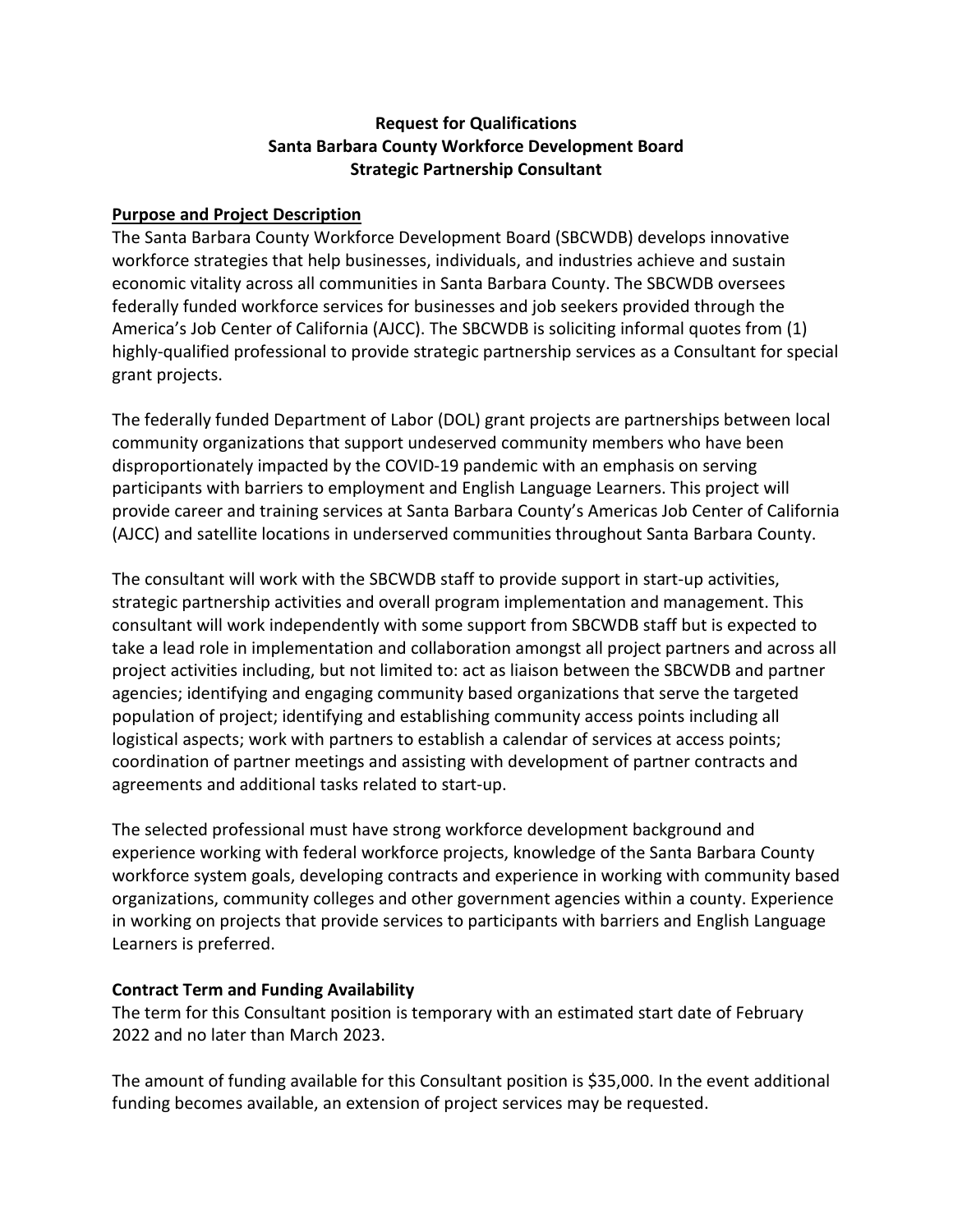The current interpretation of DOL's Consultant Pay and Services policy reads that the consultant fee limitation is set at \$710 per day. This policy is currently under negotiation with the Employment Development Department and California Workforce Association and is subject to change through the duration of this project.

Qualifications and salary history/requirements are to be submitted via e-mail to: **jsmedle@countyofsb.org** no later than close of business Friday January 28<sup>th</sup>, 2022. The e-mail subject line should read: **Strategic Partnership Consultant Response.**

# **The ideal person would be able to provide the following services.**

Duties and responsibilities of the Consultant will vary, but some examples include:

1. Work in coordination with SBCWDB, partners and other consultants of this project to support start up activities

- 2. Develop MOUs or partnership agreements with partnering agencies and consultants
- 3. Organize and facilitate meetings amongst SBCWDB and partners
- 5. Develop referral process amongst partners
- 6. Organize, schedule and facilitate program and CalJOBS system trainings for partners

7. Attend project related meetings to assist project manager with grant requirements

8. Assist with development of required procurements of services and developing SBCWDB agreements between county and partners

10. Develop program dashboards for reporting to local area, partners, agencies etc..

# **Please submit a cover letter and the following:**

- Qualifications (i.e., resume) and description of your experience and expertise in managing workforce development programs, projects, and/activities
- Include in your resume any examples of working with program operations at the managerial or oversight level
- Include in your resume any examples of working in a multi-agency collaborative way or coordination of programs across multipole locations (cities, counties, regions).

# **Compensation**

For purposes of this Request for Qualifications, the SBCWDB will negotiate compensation and a contract amount, with the best qualified candidate.

SBCWDB reserves the right to negotiate the final funding amount which may be lower than the amount submitted by the selected applicant. Funding for this contract shall be contingent upon availability of grant funding.